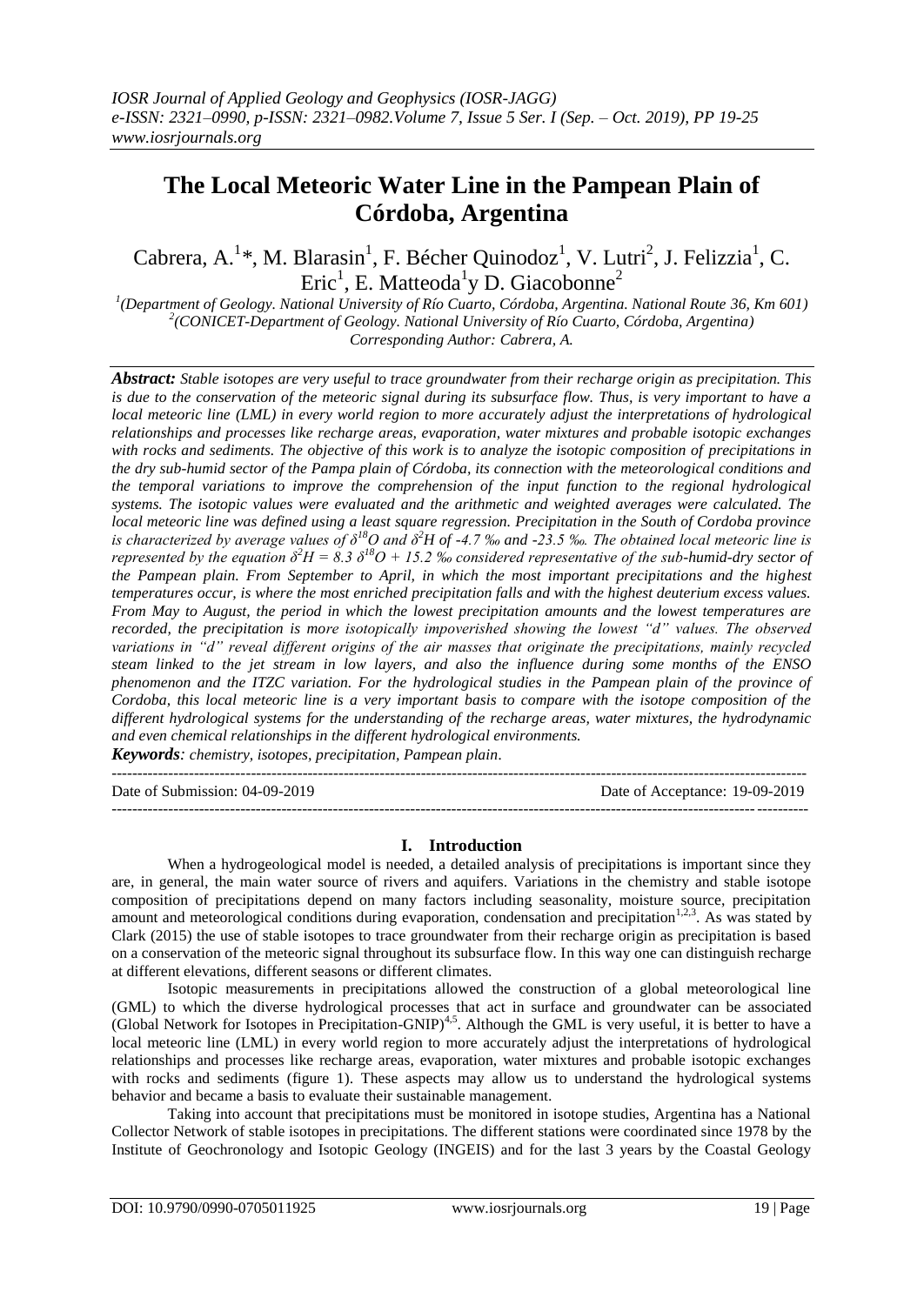**LATIN AMERICA** 

Center of the National University of Mar del Plata. Several of these stations are part of the global network (Global Network for Isotopes in Precipitation-GNIP)<sup>6,4,5</sup> .

In the province of Córdoba (Argentina), the Research Hydrogeology Group (Geology Department of the National University of Río Cuarto) has strategically located three precipitation collectors (figure 2): a) Canals Station: 33°33'44.56" S, 62°53'6.23" W, it is located 126 meters above sea level (m.a.s.l) in the occidental humid plain of the province and it operates since 2012. b) Río Cuarto Station: 33°7'4 " S, 64°19'46" W, 434 m.a.s.l. It is considered the most representative station since it is located in the dry sub-humid plain, the largest in the province. Also, it covers the longest time operation period (2006-2019). c) Alpa Corral station: 32°41'25.32" S, 64°43'20.66" W, 823 m.a.s.l. It is located in the Comechingones Mountains and has been operating since 2014. In all these stations the precipitation samples are being collected monthly for stable isotope analysis to have information along a transect in the south of the province to investigate possible changes in isotope precipitation values. In this paper only the information of Rio Cuarto station is showed. In the province of Córdoba, surface water and especially groundwater are important supply sources for all urban and rural activities<sup>7,8</sup>. It is known that precipitations are the main source of water supply to surface water and groundwater systems. Therefore, knowing the temporal changes in precipitation isotopic signature is essential to establish recharge areas, evaporation processes and water mixtures. This information will be important to establish the basic guidelines for water sustainable use.



PROVINCE  $(T)$ 

CORDOBA

CLIMATE

CLASSIFICATION

**Figure 1.**  $\delta^{18}$ O and  $\delta^2$ H ranges for major crustal reservoirs and different exchange mechanisms for the modification of the isotopic composition of meteoric waters (Source: Clark, 2015).

**Figure 2.** Location of stations for measurement of isotope in precipitations stations.

## **Objective**

The objective of the work is to analyze the isotopic composition of precipitations in the dry sub-humid sector of the Pampa plain of Córdoba province and its connection with the meteorological conditions (precipitation and temperature) and the temporal variations to improve the comprehension of the input function to the regional surface water and groundwater systems.

## Study Area

**Geologic and climatic characteristics:** The study area is located in the Pampean plain, one of the greatest plains worldwide, in the South of Cordoba province. The area exhibits a smoothly undulated relief and it is characterized by outcropping sedimentary formations of Quaternary age. Two large environments may be distinguished: fluvio-aeolian and fluvial. The first one presents a pattern whose most outstanding features are constituted by very fine silty sand dunes (loessical deposits) from the Upper Holocene superimposed on fluvial deposits. The second is linked to the Quaternary activity of the Rio Cuarto River, determining fluvial geoforms associated with different hydrodynamic stages (different levels of terraces, meandering paleochannels, channel bars, spills, among others) where coarser sediments domain.

In the studied area there is a climatic variability<sup>9</sup> and therefore different possibilities of water supply to rivers, lakes and aquifers<sup>10,11</sup>. The Argentine climate is governed by four action centers, permanent or semipermanent, two high pressure (the Atlantic and Pacific anticyclones) and two low pressure (the cyclones of the northwest and the southern depressions). Due to the latitude in which the province of Córdoba is located it has a temperate climate with Mediterranean characteristics. The climatic variations in the province occur depending on the relief changes, the air masses origin and local meteorological processes. According to Capitanelli (1979) the temperature (T) regime is characterized by a rigorous winter (with T <10ºC, between June and August) and a moderately warm "thermal summer" (with T> 20ºC, between October-November and March-April), with major frosts from May to September. The average temperature in the region is 16.5°C (max. =  $25^{\circ}$ C and min. = 10°C).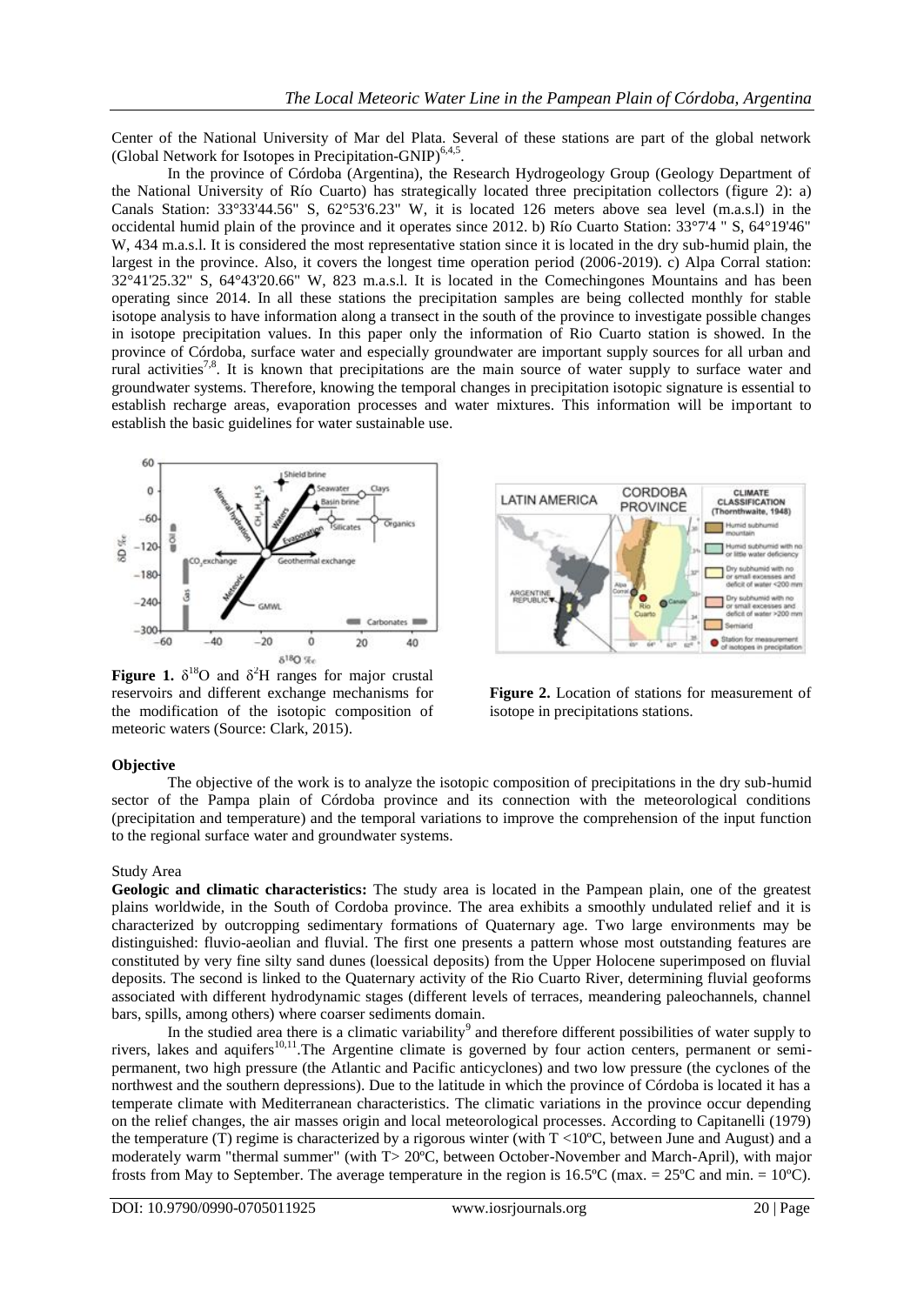The exceptions correspond to higher altitudes in mountains. Precipitations in the plain come mainly from the Atlantic anticyclone, 70% corresponding to frontal processes, that is, with the intervention of more than one air mass<sup>9</sup>. Of the total annual rainfall, 82% is concentrated in spring-summer.

In the plain, the climate varies (figure 2) from humid-subhumid to subhumid-dry. The former is characterized by a mean anual precipitation (MAP) in the order of 950-850 mm and null to small water deficiency. The latter shows a MAP between 850 and 600 mm, with nulls to small water excesses and water deficit in general less than 200 mm in the central sector, to slightly greater than 200 mm in the south west of the province. This climatic features explain the influence of the warm and humid air from the Atlantic Ocean. To this general behaviour it can be added some changes generated by the action of El Niño-Southern Oscillation (ENSO), the South Atlantic Convergence Zone (ZCAS), the Jet Stream in Low Layers (LLJ), the Mesosystems, Circulation of the Oestes, among many others<sup>12</sup>. The mountains and the piedmont show greater rainfall variability due to the combination of geomorphological factors like altitude and exposure<sup>9,13</sup> .

#### **II. Material And Methods**

Daily records of precipitations and temperatures are available from the Climatological Station of the Faculty of Agronomy and Veterinary (UNRC) which is located in the same city where monthly precipitation samples are being collected. The monthly integrated precipitation water samples were collected in PET bottles of 100 mL and sent to the laboratory. The isotopic analysis ( $\delta^2$ H and  $\delta^{18}$ O) were made until 2014 in the INGEIS Stable Isotope Laboratory by mass spectrometry (IRMS) and laser spectroscopy. From 2014 to the present the measurements are being made by laser spectroscopy (Los Gatos Research inc. (OA-ICOS: Off-Axis Integrated Cavity Output Spectroscopy) in the Laboratory of Stable Isotopes of the National University of Mar del Plata (UNMdP) which maintains cross-checks of analytical quality with IAEA (International Atomic Energy Agency). The results are expressed as isotopic deviations ( $\delta$ ), in ‰ according to the equation:  $\delta = 1000$  (Rs -Rp) / Rp being R the isotopic ratio ( ${}^{2}H/{}^{1}H$ ,  ${}^{18}O/{}^{16}O$ ) of the international reference (Rp) and of the water sample (Rs). The reference used is Vienna Standard Mean Ocean Water (V-SMOW)<sup>14</sup> which has the value  $\delta_{V-SMOW} = 0$ %. The uncertainties for  $\delta^{18}O$ , in both laboratories, are  $\pm$  0.2 % by IRMS and  $\pm$  0.3 % by laser spectroscopy. Uncertainties are  $\pm$  0.2 ‰ and  $\pm$  0.3 ‰ for  $\delta^{18}$ O by IRMS and laser spectroscopy. The uncertainty for  $\delta^2$ H is  $\pm$ 1.0  $\%$ . The isotopic values were evaluated and the arithmetic and weighted averages were calculated<sup>15</sup>. The weighted averages were calculated based on the precipitation amount fallen in the sampling month and in each calendar year individually. Prior to these calculations, a careful evaluation of the data was carried out, which consisted of the purification of the anomalous values<sup>15</sup> evidenced by inconsistencies in <sup>18</sup>O, <sup>2</sup>H and excess deuterium ("d") values, which may be linked to sampling contingencies or very scarce rainfall volumes. The smaller precipitation amounts are more likely to have a lower d-excess due to re-evaporation of raindrops below the cloud-base or biases in the sampling method<sup>16</sup>. For example, the samples corresponding to June and July 2006 and August 2007 were discarded because the precipitation amount was very low (few mm). The differences between the arithmetic mean and the weighted average are generally not significant in stations with uniform rainfall distribution; however, weighted averages are more appropriate as input functions when studying hydrological systems, since they eliminate the afore mentioned effects<sup>15</sup>. The local meteoric line was defined using a least square regression which gives equal weighting to all data points regardless of the precipitation amount they represent. Two methods have been used to determine the LML: the ordinary least squares regression (OLSR) and the reduced major axis (RMA) regression, sometimes incorrectly called the orthogonal regression<sup>17</sup>. RMA regression is considered more representative of the isotope precipitation variations in an area since it takes into account the uncertainty of the independent and dependent variables, while the OLSR only considers the uncertainty in the independent variable. In the study of precipitation processes, the relationship between  $\delta^2$ H and  $\delta^{18}$ O is properly described by OLSR or RMA, which fully considers variability in d excess. However, when the LML is used to interpret groundwater or surface water data, the use of these regressions can introduce some undesired effects. This is because small precipitation amounts, which may have undergone enrichment by evaporation processes and are not so relevant for aquifer or river supply, have the same influence on the LML slope. While the use of weighted or monthly average values slightly reduces this effect, it does not eliminate it. As a consequence, when analyzing precipitation data, some authors choose to exclude small rain events or low value d excesses to reduce its effect on the line. Other authors generate new formulas that eliminate these biases $17$ . Finally, a statistical analysis was carried out to obtain the main statistics parameters of precipitation, temperatures and isotope values, using the SPSS software (v.11). The June 2006-February 2019 period was selected to analyze and compare temporal variations of meteorological and isotopic information in Rio Cuarto station.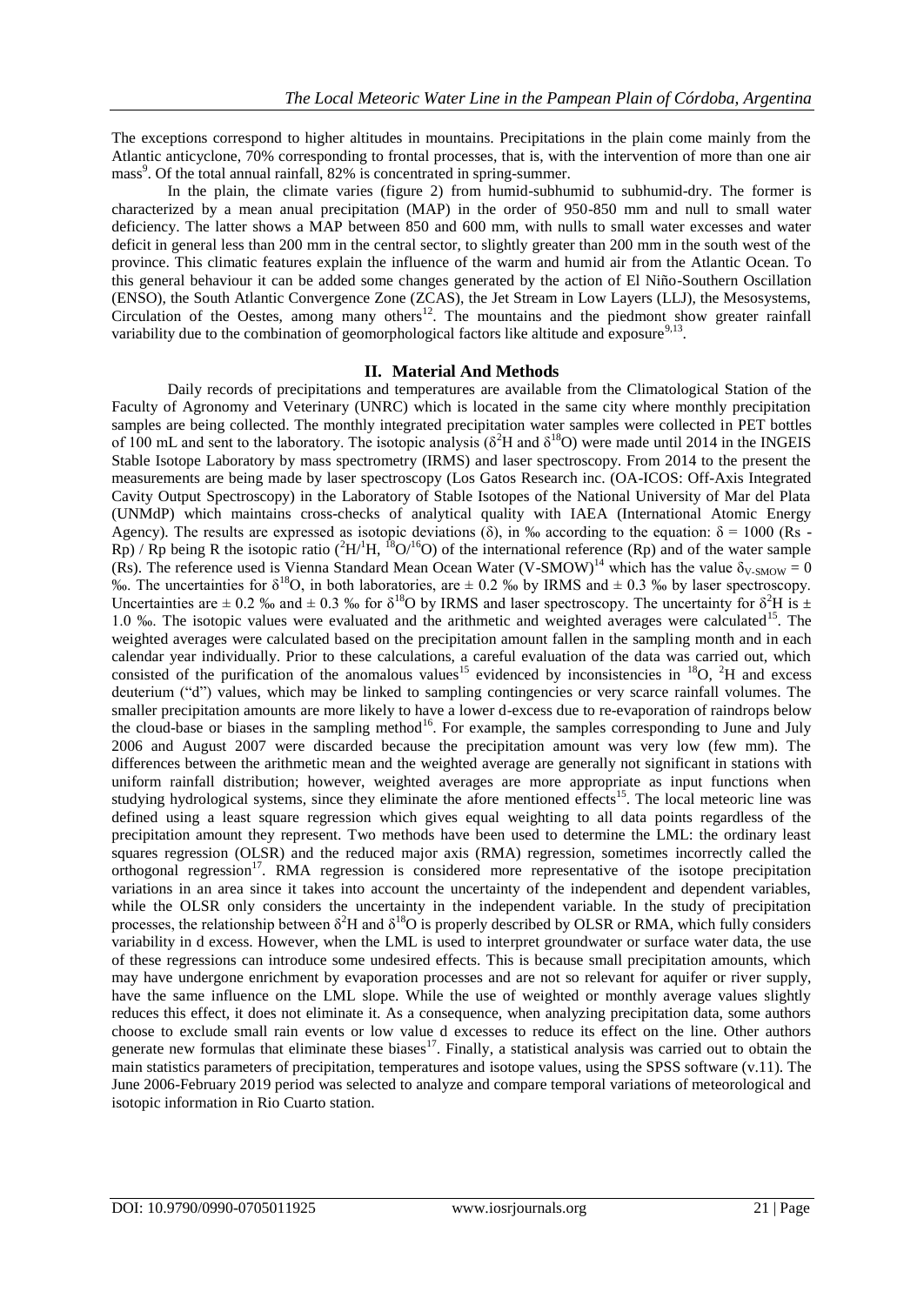## **III. Result And Discussion**

For the 2006-2019 temperature series of Rio Cuarto city, the average annual temperature (AAT) is 16.5°C, with a minimum of 15.4°C registered in 2007 and a maximum of 17.5°C (in 2018). The temporal variation in precipitations (figure 3) shows an alternation of humid and dry cycles, with an average annual precipitation of 755 mm. The years 2006, 2007, 2008, 2012, 2015 and 2016 stand out as the most humid with an annual precipitation greater than 800 mm. The driest were the years 2009, 2010, 2013 and 2018, with values lower than 610 mm. The period of highest precipitations is spring summer. Then, the climate is characterized by a marked seasonality (figure 4), with a warmer and more humid period that extends from September to April (spring-summer) and a cooler and drier season from May to August (autumn-winter).



**Figure 3.** Annual chronological precipitation line.

In this region, more than 80% of the days are windy, with a maximum wind concentration at the end of winter and spring. Winds from the north-northeast, south and southeast prevail, with average speeds that exceed 10 km/h in the majority of months with blasts of more than 100 km/h. The annual average potential evapotranspiration is 827 mm, which determines a deficit soil water balance  $($   $\sim$  40 mm). The monthly water balance shows water excesses up to 75 mm between April and May and between October-November, especially during the more humid years (2006-2008, 2012 and 2015-2016). It should be noted that from these total water excesses a percentage of them will supply the surface runoff and the rest will recharge the aquifers<sup>10</sup>.



**Figure 4.** Monthly distribution of precipitations and temperatures Rio Cuarto city series 2006-2018.

## **Variability of the isotope composition in precipitations**

The arithmetic average of  $\delta^{18}O$  and  $\delta^2H$  in precipitations for the analyzed period (2001-2019) results in the order of -4.9 ‰ and -25.4 ‰, respectively, similar to the weighted average ( $\delta^{18}$ O = -4.7 ‰;  $\delta^2$ H = -23.5 ‰). The most enriched precipitation appears between August and January, being the Spring the season with the most positive values, with maximum values in October (+ 3.00 ‰ in  $\delta^{18}$ O and +24.7 ‰ in  $\delta^2$ H, figure 5 and tables 1 and 2). On the other hand, the most negative isotope values were recorded from February to July, being July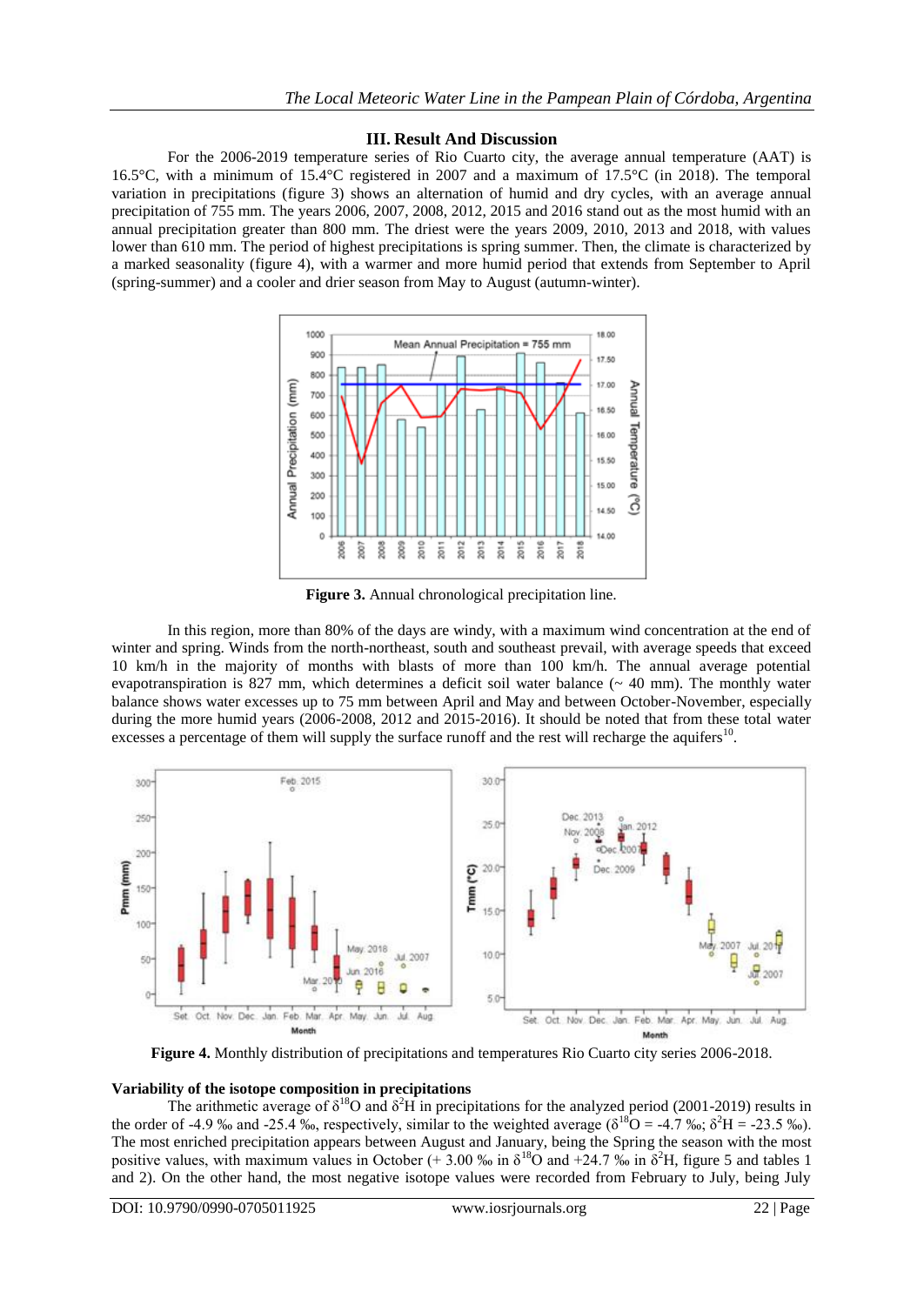(full winter) the month where the most impoverished precipitation occurs with minimum of up to -11.4 ‰ for  $\delta^{18}$ O and up to -84.0 ‰ for  $\delta^2$ H (figure 5 and tables 1 and 2). In this way, a typical "seasonal effect"<sup>1</sup> taking place in this region would explain the differences between seasons. However, as can be seen, the most positive isotope values do not coincide with the warmest and most rainy months. This displacement would be explained by the "amount effect"<sup>1</sup> that impoverishes the summer rainfalls taking into account that in this season the highest and most intense rainfalls occur. It should be clarified that in order to sustain the "amount effect", it is necessary to have isotopic measurements in a daily way so as to be able to distinguish variations associated with high intensity storms produced by convective events.



**Figure 5.** Annual variations in  $\delta^{18}$ O and  $\delta^2$ H

The isotopic composition of the 114 precipitation samples recollected during the period 2006-2019 is shown in the conventional diagram  $\delta^2$ H vs.  $\delta^{18}$ O (figure 6). It can be observed that precipitation isotope values are aligned on a straight with a specific slope and y-interception that defines the local meteoric line. The LML was defined by means of the ordinary linear regression (OLSR:  $\delta^2$ H = 8.0  $\delta^{18}$ O + 13.7 ‰) and by means of the reduced major axis regression (RMA:  $\delta^2 H = 8.3 \delta^{18} O + 15.2 \degree$ ), resulting both lines very similar and slightly displaced in relation to the GML.

**Table no 1.** Statistics of the monthly distributions of  $δ<sup>18</sup>O (‰)$ 

**Table no 2.** Statistics of the monthly distributions of  $δ<sup>2</sup>H (‰)$ 

| month | N  | Min.     | Max.    | Mean    | Standard<br>deviation | month | N  | Min.     | Max.     | Mean     | Standard<br>deviation |
|-------|----|----------|---------|---------|-----------------------|-------|----|----------|----------|----------|-----------------------|
| Set.  | 9  | $-6.40$  | $-2.20$ | $-3.98$ | 1.48                  | Set.  | 9  | $-39.90$ | 0.00     | $-15.04$ | 12.89                 |
| Oct.  | 11 | $-5.80$  | 3.00    | $-2.73$ | 2.70                  | Oct.  | 11 | $-30.00$ | 24.70    | $-6.43$  | 16.86                 |
| Nov.  | 13 | $-6.10$  | $-0.90$ | $-3.53$ | 1.85                  | Nov.  | 13 | $-33.30$ | 7.70     | $-12.79$ | 13.73                 |
| Dec.  | 10 | $-7.10$  | $-0.77$ | $-4.29$ | 2.00                  | Dec.  | 10 | $-47.00$ | $-0.60$  | $-27.06$ | 14.49                 |
| Jan.  | 12 | $-6.90$  | $-2.00$ | $-4.99$ | 1.41                  | Jan.  | 12 | $-42.50$ | $-3.50$  | $-26.79$ | 10.73                 |
| Feb.  | 12 | $-9.60$  | $-4.00$ | $-5.70$ | 1.61                  | Feb.  | 12 | $-62.00$ | $-15.00$ | $-31.92$ | 12.49                 |
| Mar.  | 8  | $-8.70$  | $-3.50$ | $-5.99$ | 2.09                  | Mar.  | 8  | $-54.60$ | $-14.10$ | $-34.13$ | 15.62                 |
| Apr.  | 12 | $-10.20$ | 0.00    | $-5.35$ | 2.73                  | Apr.  | 12 | $-65.10$ | 0.00     | $-29.34$ | 19.52                 |
| May.  | 10 | $-10.90$ | $-3.00$ | $-6.26$ | 2.40                  | May.  | 10 | $-78.00$ | $-16.00$ | $-38.27$ | 21.58                 |
| Jun.  | 5  | $-7.80$  | $-2.50$ | $-5.66$ | 2.36                  | Jun.  | 5  | $-50.10$ | $-7.60$  | $-32.80$ | 17.91                 |
| Jul.  | 4  | $-11.40$ | $-4.60$ | $-7.10$ | 3.07                  | Jul.  | 4  | $-84.00$ | $-24.30$ | $-45.58$ | 27.36                 |
| Aug.  | 4  | $-7.00$  | 0.20    | $-3.88$ | 3.07                  | Aug.  | 4  | $-47.40$ | 8.00     | $-20.90$ | 23.20                 |

Taking into account the total precipitation samples significant variations in excess deuterium ("d") values were identified, which would indicate different air masses origin and especially in the moisture content. 82.5% of the treated samples have "d" values greater than 10 ‰, which would indicate that precipitation is originated from recycled steam from air masses with moisture contents below 85%. The 14.0% of the samples have "d" values less than 10 ‰, that is, they could be originated from air masses with humidity higher than 85%, indicating kinetic fractionation processes. Only 3.5% have "d" values equal to 10 ‰, which would indicate evaporation processes in the air mass. The high percentage of rainfall with "d"> 10 ‰ gives a typical signature to the precipitations, which then is reflected in the groundwater isotopic signature of the south of the Cordoba plain<sup>13</sup>. Temporal variations over a calendar year show in general that the largest "d" values appear between September and April while the minor "d" values appear between May and August (table 3 and figure 7),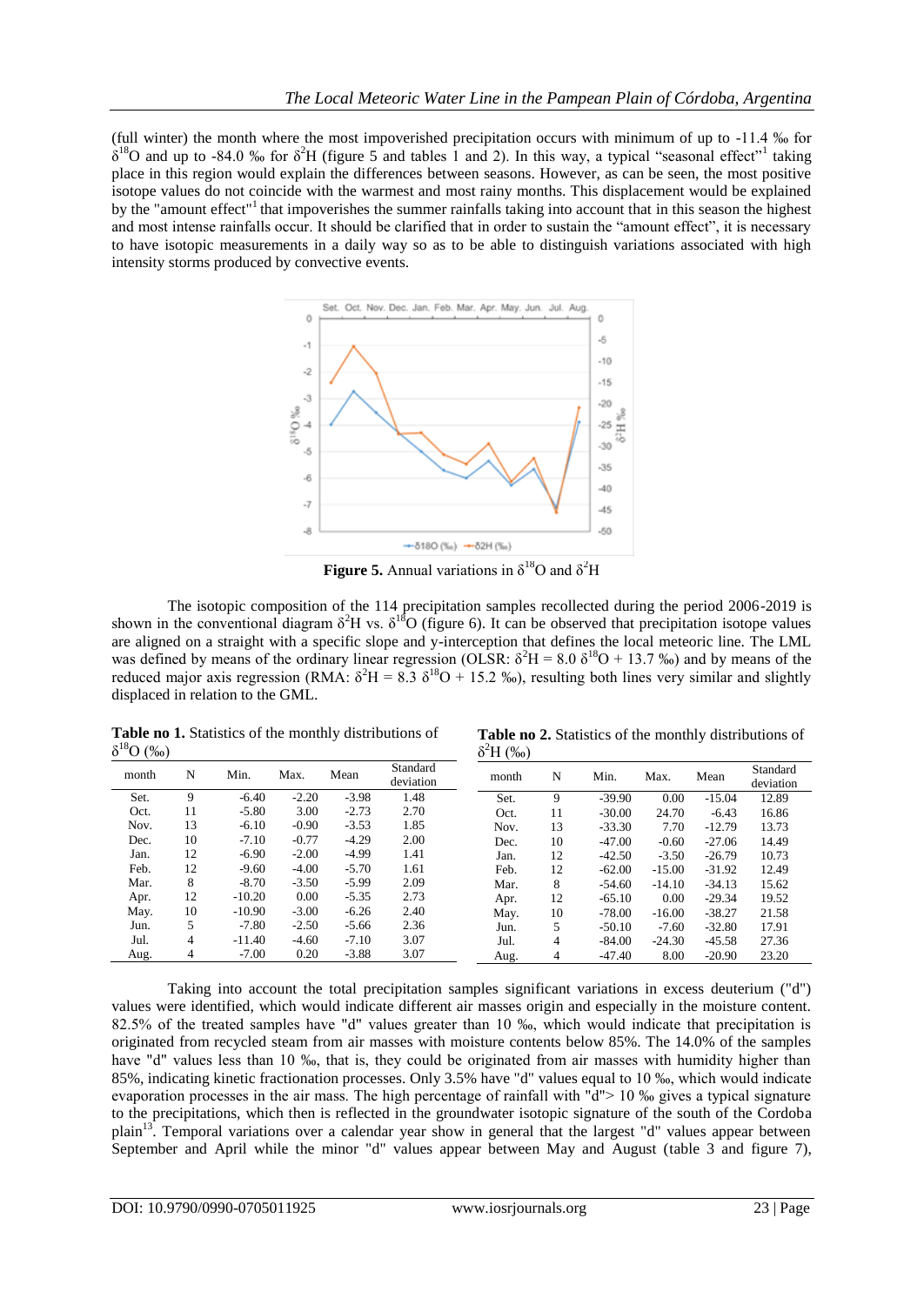indicating different air masses origins, mainly recycled steam linked to the jet stream in low layers (Low Level Jet), as well as the ENSO phenomenon and the variation of the  $ITZC<sup>18</sup>$ .



**Figure 6.**  $\delta^2$ H *vs.*  $\delta^{18}$ O.

**Table no 3.** Statist of the excess deuterium (d) of precipitation discriminated by month

| month | N  | Min.  | Max.  | Mean  | Standard<br>deviation |
|-------|----|-------|-------|-------|-----------------------|
| Set.  | 9  | 11.50 | 20.10 | 16.79 | 2.73                  |
| Oct.  | 11 | 0.70  | 22.60 | 15.28 | 6.60                  |
| Nov.  | 12 | 11.20 | 18.80 | 15.55 | 2.20                  |
| Dec.  | 9  | 7.20  | 16.60 | 12.56 | 3.48                  |
| Jan.  | 11 | 8.80  | 16.10 | 12.69 | 2.28                  |
| Feb.  | 11 | 8.60  | 17.10 | 13.19 | 2.88                  |
| Mar.  | 8  | 7.60  | 18.00 | 13.88 | 3.08                  |
| Apr.  | 12 | 0.00  | 17.90 | 13.44 | 5.21                  |
| May.  | 10 | 2.60  | 16.90 | 11.83 | 4.58                  |
| Jun.  | 5  | 9.80  | 14.00 | 12.22 | 1.61                  |
| Jul.  | 4  | 7.00  | 13.60 | 11.23 | 2.93                  |
| Aug.  | 4  | 6.10  | 13.20 | 10.08 | 3.25                  |



Figure 7. Annual variations in excess deuterium

## **IV. Conclusion**

Precipitation in the south of Córdoba province is characterized by a distinctive isotopic composition with average values of  $\delta^{18}$ O and  $\delta^2$ H of -4.7 ‰ and -23.5 ‰. The obtained local meteoric line is represented by the equation  $\delta^2$ H = 8.3  $\delta^{18}$ O + 15.2 ‰ considered representative of the sub-humid-dry sector of the Pampean plain, so it can be extrapolated to a large area in the province of Córdoba that does not has isotope precipitation information.

From the isotope point of view a seasonal effect was observed. The period from September to April, in which the most important precipitations and the highest temperatures occur, is where the most isotope enriched precipitation occurs ( $\delta^{18}$ O of up to + 3.00 ‰ and  $\delta^2$ H of up to +24.7 ‰) and with the highest deuterium excess values. From May to August, the period in which the lowest precipitation amounts and the lowest temperatures were recorded, the precipitation is more isotopically impoverished (up to -11.4 ‰ for  $\delta^{18}O$  and up to -84.0 ‰ for  $\delta^2$ H) showing the lowest "d" values.

The observed variations in deuterium excess reveal different origins of the air masses that originate the precipitations, mainly recycled steam linked to the jet stream in low layers (82.5% of the rainfall with "d" values less than 10 ‰) and also the influence during some months of the ENSO phenomenon and the ITZC variation.